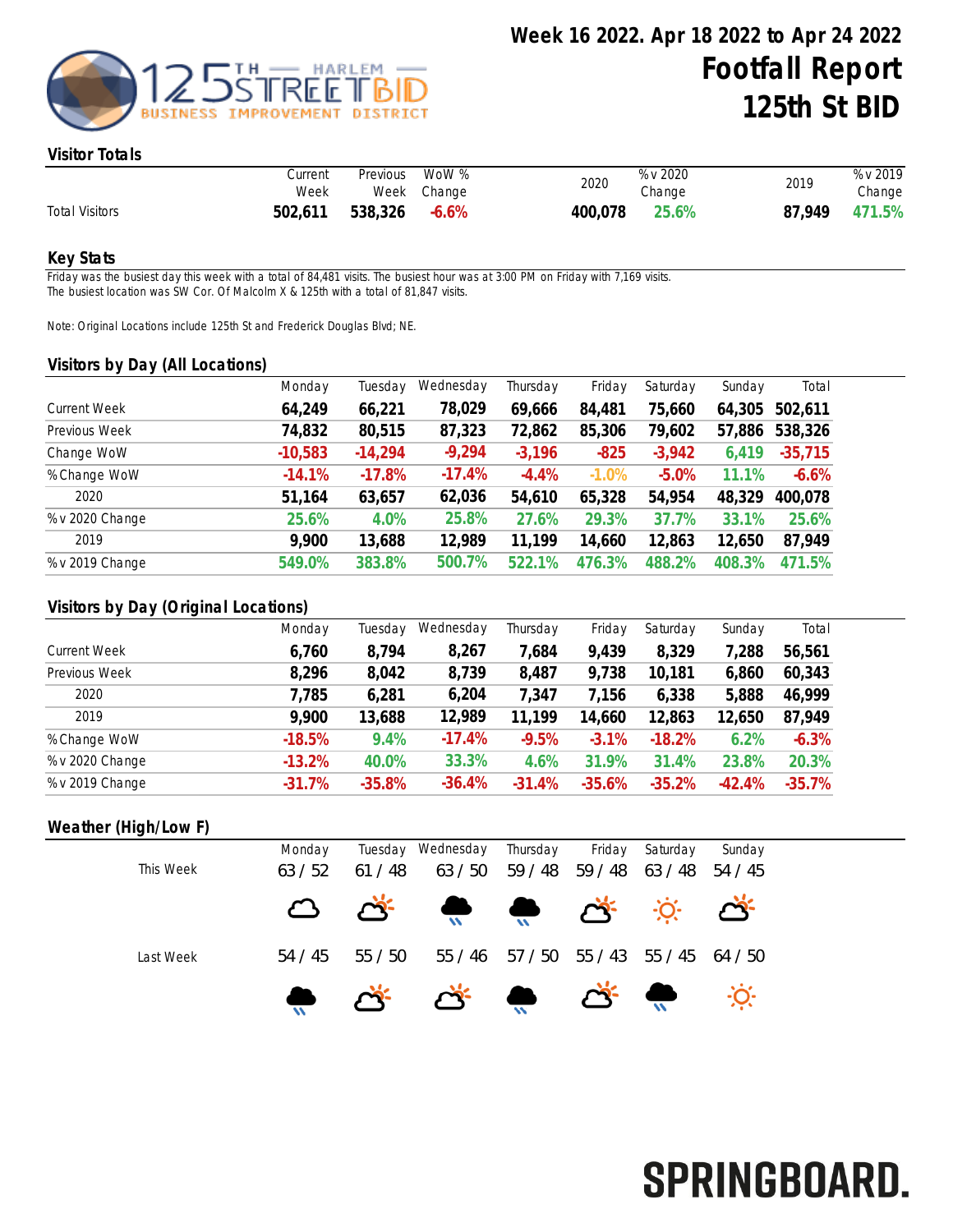

Visitors by Day (All Locations)

## % Share of Visitors by Day



Early Evening 5:00PM - 7:59PM Evening 8:00PM - 11:59PM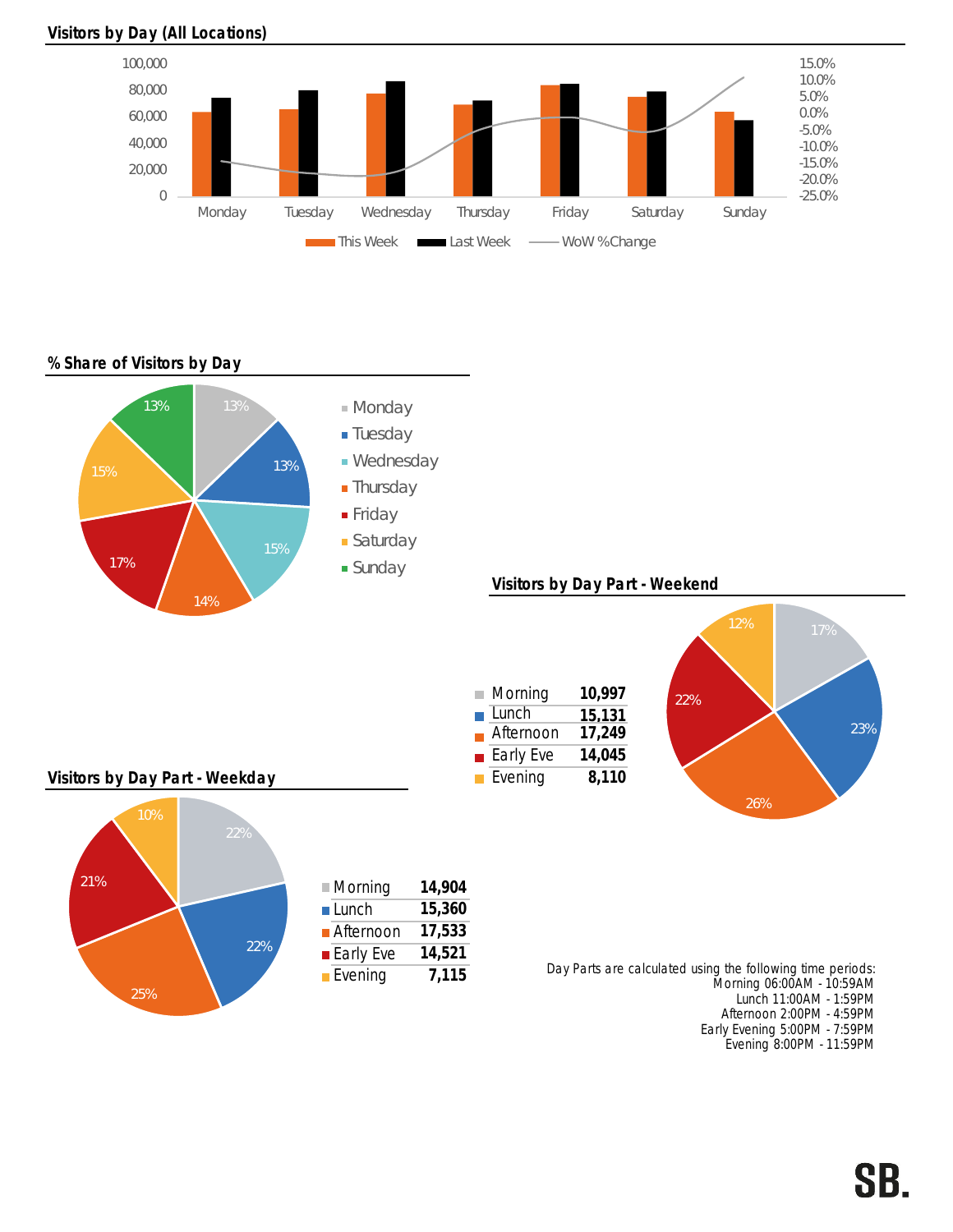

Visitors by Hour



|       | Monday |       | Tuesday Wednesday | Thursday | Friday | Saturday | Sunday |
|-------|--------|-------|-------------------|----------|--------|----------|--------|
| 6:00  | 819    | 1,456 | 1,087             | 981      | 978    | 802      | 766    |
| 7:00  | 1,879  | 2,453 | 2,467             | 2,054    | 2,175  | 1,740    | 1,111  |
| 8:00  | 2,998  | 3,292 | 3,640             | 3,484    | 4,261  | 2,233    | 2,000  |
| 9:00  | 4,328  | 2,977 | 4,384             | 3,974    | 4,500  | 3,262    | 3,123  |
| 10:00 | 4,067  | 3,276 | 4,379             | 3,809    | 4,802  | 3,648    | 3,308  |
| 11:00 | 4,692  | 4,146 | 4,815             | 4,276    | 5,252  | 4,386    | 4,210  |
| 12:00 | 4,952  | 4,916 | 5,692             | 4,845    | 6,232  | 5,461    | 5,220  |
| 13:00 | 4,730  | 4,928 | 5,873             | 5,359    | 6,092  | 5,589    | 5,395  |
| 14:00 | 4,860  | 4,785 | 5,230             | 4,820    | 5,683  | 6,076    | 4,925  |
| 15:00 | 5,538  | 6,194 | 6,705             | 5,348    | 6,794  | 6,668    | 5,242  |
| 16:00 | 5,199  | 5,834 | 6,944             | 6,563    | 7,169  | 6,358    | 5,229  |
| 17:00 | 4,831  | 5,551 | 5,964             | 5,834    | 6,508  | 5,926    | 4,792  |
| 18:00 | 4,124  | 4,686 | 5,484             | 4,713    | 5,992  | 5,297    | 4,458  |
| 19:00 | 2,993  | 3,550 | 4,249             | 3,529    | 4,598  | 4,142    | 3,474  |
| 20:00 | 2,063  | 2,386 | 3,338             | 2,572    | 3,648  | 3,471    | 2,288  |
| 21:00 | 1,643  | 1,718 | 1,937             | 1,776    | 2,458  | 2,397    | 1,701  |
| 22:00 | 871    | 1,193 | 1,484             | 1,300    | 1,831  | 1,977    | 1,569  |
| 23:00 | 692    | 925   | 1,063             | 1,179    | 1,497  | 1,532    | 1,284  |